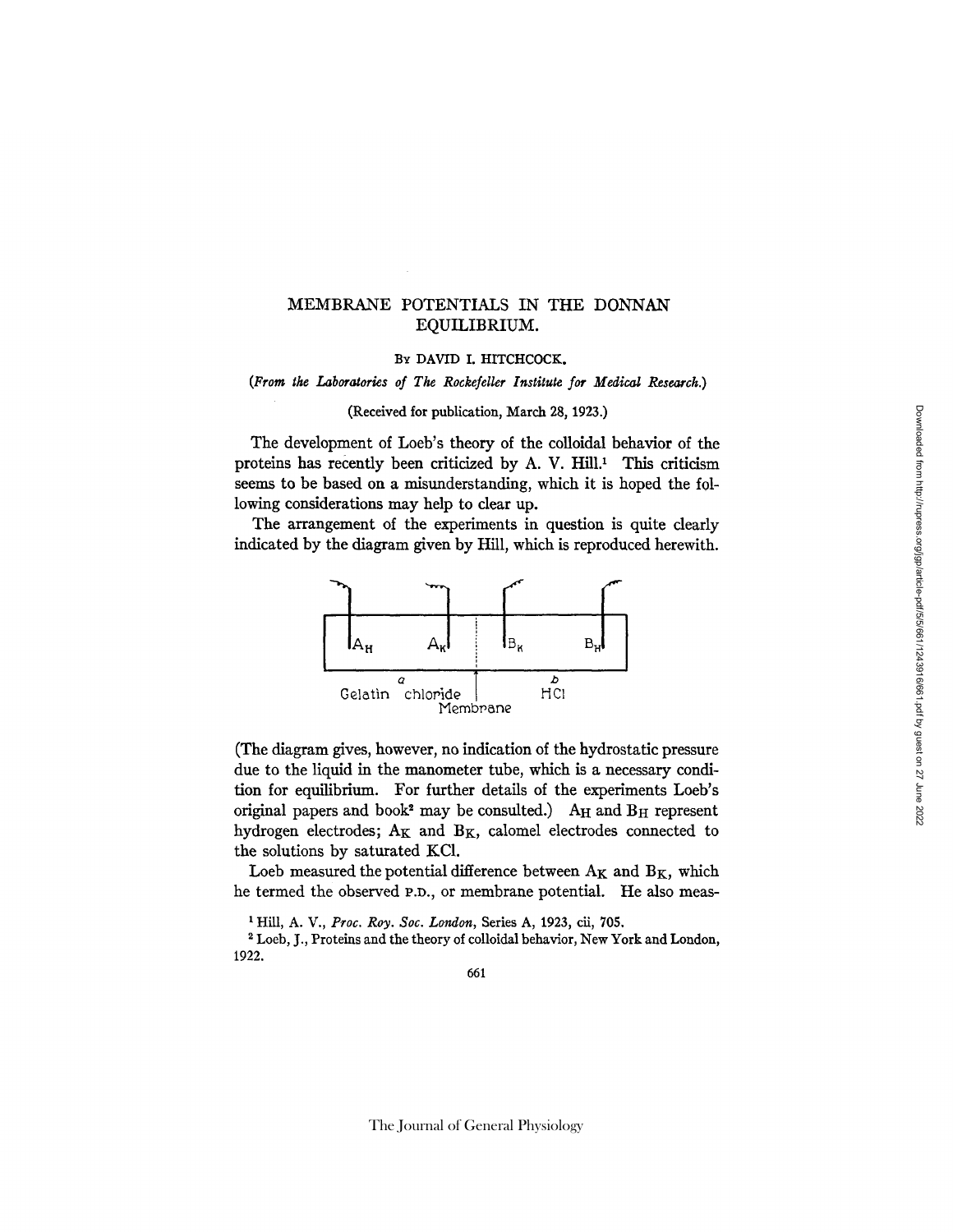ured the pH of each solution separately; that is, he measured the **P.D.** between  $A_H$  and  $A_K$  and that between  $B_H$  and  $B_K$ . The difference between these values he termed, somewhat unfortunately, perhaps, the calculated P.D. This term is being replaced in his more recent writings by the term hydrogen electrode potential. The agreement between the membrane potential and the hydrogen electrode potential was interpreted by Loeb to indicate the applicability of Donnan's theory of membrane equilibria.

Donnan had predicted that when two solutions were separated by a membrane impermeable to one ion of one of the solutions, but permeable to other ions, then, at equilibrium, the product of the concentrations of the diffusible ions on one side of the membrane should be equal to the product of the corresponding concentrations on the other side. He further predicted that a potential difference should exist between the two solutions, and that its magnitude should be given by the relation

$$
E = \frac{R T}{F} \ln \frac{x}{y}
$$

where x and y represent the concentrations of any one of the diffusible ions in the two solutions, and the other symbols have their usual meaning. These relations were deduced by Donnan on the basis of the laws of thermodynamics, as applied to the equilibrium in a system of the type already defined.

Hill maintains that this agreement of the quantities which Loeb has termed membrane potential and hydrogen electrode potential "is a necessary consequence of *any* mechanism which does not offend the Second Law of Thermodynamics.  $\ldots$  "This is quite true; but in this case it is just this particular mechanism of a membrane impermeable only to gelatin which has brought about the establishment of equilibrium. It had been shown repeatedly that the collodion membranes used in Loeb's experiments were impermeable to proteins but permeable to simple inorganic electrolytes. The existence of protein ions in these solutions was shown by the earlier experiments<sup>3</sup>

Pauli, W., Kolloidchemie der Eiweisskörper, Dresden and Leipsic, 1920.

Michaelis, L., Die Wasserstoffionenkonzentration, Berlin, 1914 and 1922.

SSrensen, S. P. L., *Compt. rend. tray. Lab. Carlsberg,* 1917, xii.

Robertson, T. B., The physical chemistry of the proteins, New York and London, 1918.

<sup>3</sup> Hardy, W. B., *J. Physiol.,* 1905-06, xxxiii, 251.